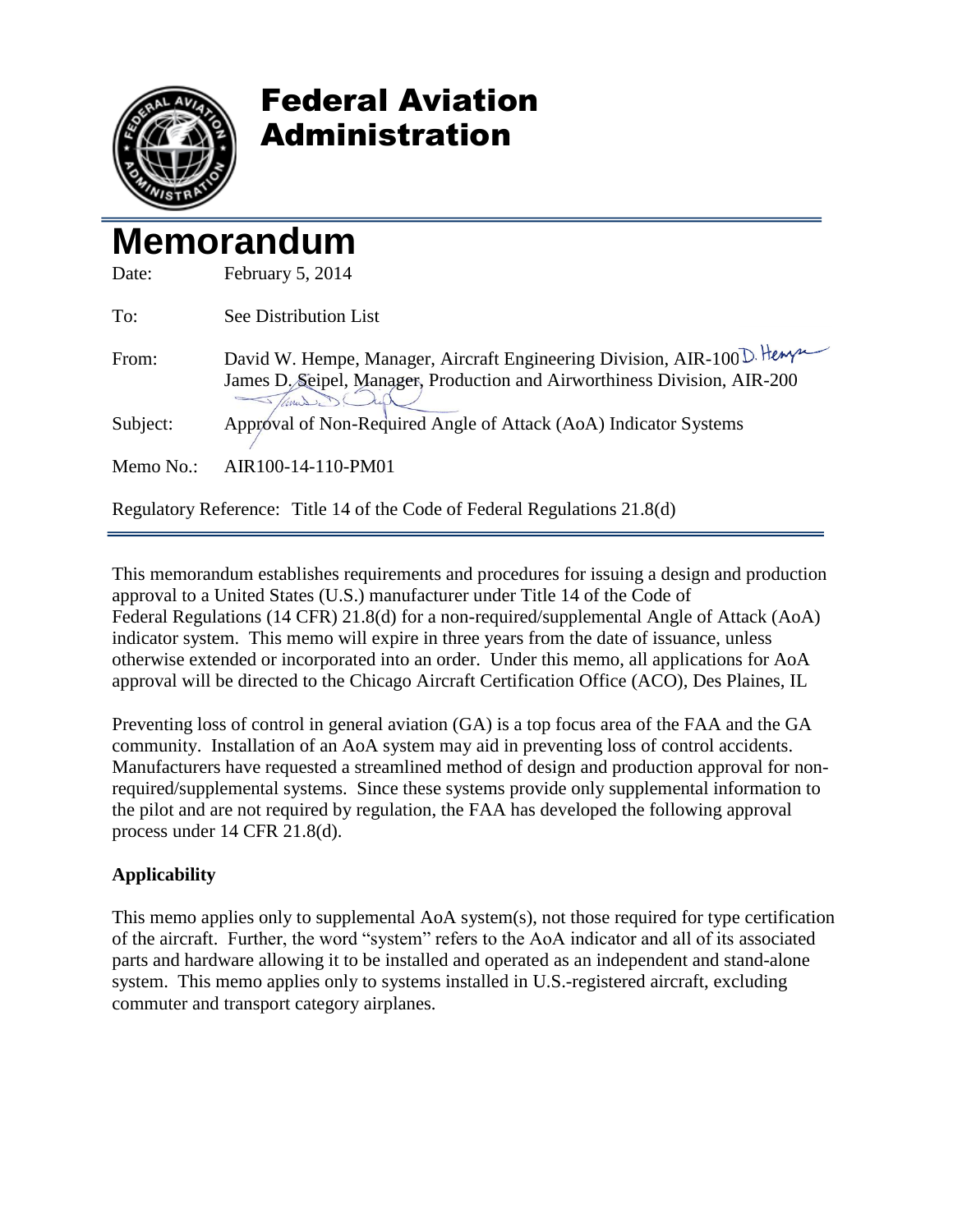#### **Procedure for Approving a Non-Required AoA Indicator System**

#### **1. Applicant Responsibilities.**

**a.** An applicant (i.e., AoA manufacturer) submits a request for a letter of approval (LOA) to the Chicago ACO. The letter should contain:

(1) General information such as the applicant's address of the principle manufacturing facility that controls the design and quality of the article.

(2) A description of the article, including part number, and any other information that provides a general overview of the article (e.g., design, performance, operation, etc.).

(3) A statement of compliance certifying that the applicant's article meets the design requirements of ASTM F3011-13, and the applicant has met the requirements of this memo for the requested article. The statement of compliance will state: "I certify that we have complied with all applicable requirements, as identified in the memo no. AIR100-14-110-PM01, issued on 02/05/2014, and that the article is produced in accordance under the required quality system."

**b.** If the submitted documents are deficient, the applicant is required, when requested by the FAA, to provide information necessary to show compliance with this memo.

#### **2. AoA Design Requirements.**

**a.** A failure of the AoA system to perform its intended function or display erroneous indications must not adversely affect the safety of the aircraft, its occupants, or the proper functioning of equipment and systems that are required by the airworthiness standards or operating rules. At a minimum, a qualitative evaluation of the design is required to determine that neither its normal operation nor its failure will affect the safety of the aircraft or pilot workload. In most cases, a qualitative evaluation will be sufficient to satisfy the system safety assessment.

**b.** When isolation between the AoA and aircraft required systems is provided by complex means, more detailed evaluation methods, such as System Safety Analysis (SSA), Functional Hazard Analysis (FHA), or Failure Modes and Effects Analysis (FMEA) may be necessary.

**c.** The performance of the AoA system must meet ASTM F3011-13 and the following requirements:

(1) The AoA system operating instructions must clearly state the accuracy of the AoA instrument (ref: F3011-13, section 5.1.2).

(2) The AoA system calibration instructions must include a test that after calibration of the AoA system, the AoA does not provide information conflicting with the stall warning from a certified stall warning system, if the aircraft is so equipped.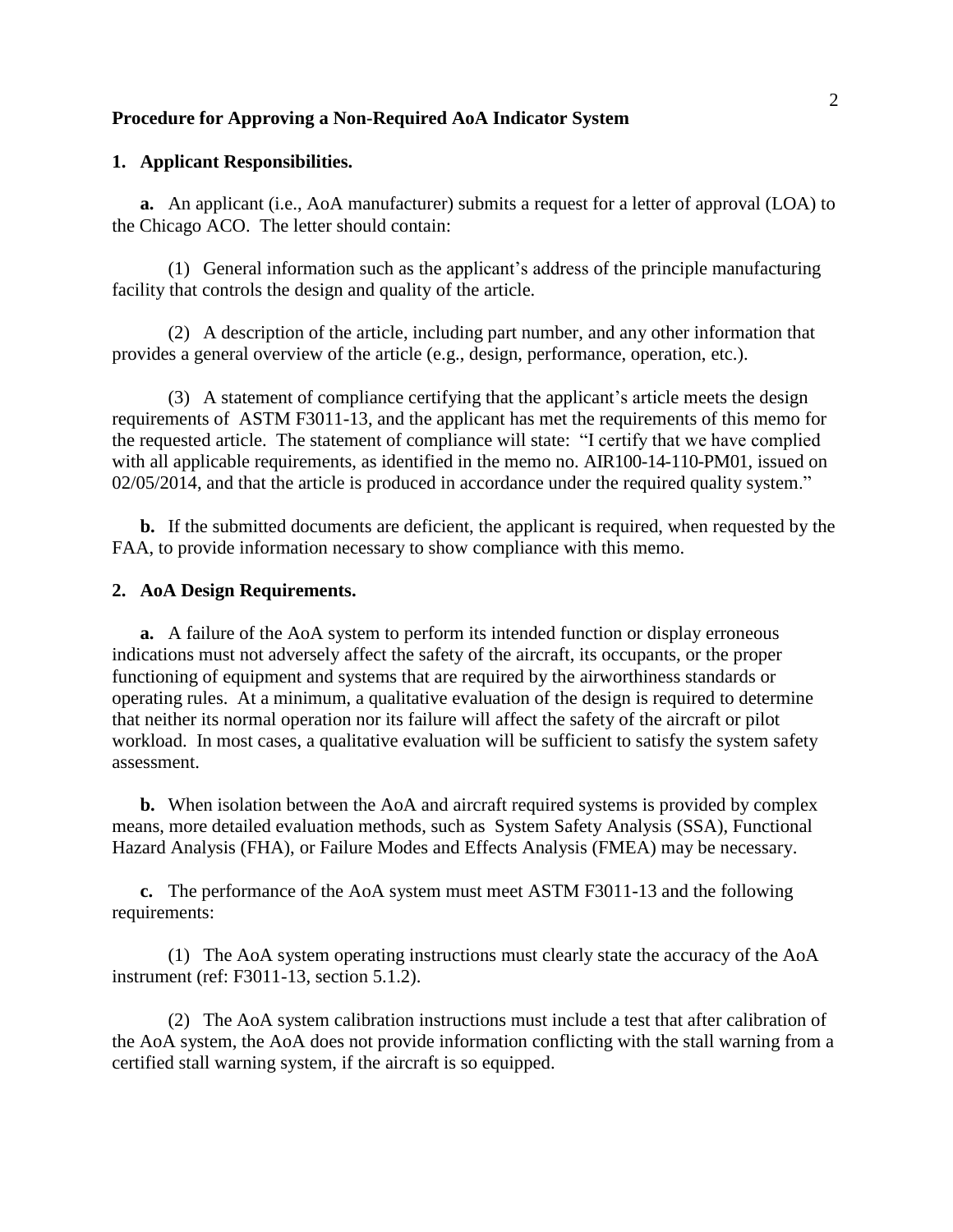(3) The AoA system must be a stand-alone unit and must not interface with a certificated system (e.g., pitot-static system, stall warning, etc.) with the exception of supplying electrical power to the AoA unit and mounting requirements for the sensor and the display unit.

(4) When properly installed and calibrated, the AoA system must not provide misleading information to the pilot (i.e., audible or visual cues that may conflict or interfere with the aircraft stall warning, if so equipped) (ref ASTM F3011-13, 5.2).

(5) Marking and placards for the AoA system display must state the following: "*Not for use as a primary instrument for flight.*"

(6) The AoA system installation instructions must require that the installation of the AoA display will not interfere with the pilot's view of the primary flight instruments.

(7) The following statement below must be included in the installation instructions:

*"This AOA system has not been determined to be suitable for installation in any specific aircraft by \_\_\_\_\_\_\_\_\_\_\_\_ (the AOA system manufacturer). It may be installed in a typecertificated aircraft, provided that it has been determined suitable for installation by an appropriately rated mechanic by means such as field approval or as a minor alteration*."

(8) A notice advising the installer that the AoA indicator cannot be placed in the cockpit in such a manner as to obstruct the pilot's view or cause distraction.

(9) A notice advising the installer that installation of the AoA system in a commuter or transport category airplane is prohibited.

(10) A notice advising that installation of the AoA system as a replacement for or modification to an existing approved stall warning system is prohibited.

**3. Operating Limitations.** The operating limitations (ref ASTM F3011-13, 4.3.3) must include the following:

**a.** An advisory that the AoA system is non-required and is to be used only as supplemental information to the pilot. The AoA system may not be used as a substitution for the certified aircraft stall warning system.

**b.** No operational credit may be taken for such items as reduced approach speed and shorter landing distances.

**4. AoA Manufacturing Requirements.** The applicant is required to control both the design and quality of the article. To control the quality means the AoA system manufacturer must build the article in accordance with its approved design. This also means that each design change to the article or any of its components, features or functions is controlled by the manufacturer to ensure that after a change or modification to the article it still meets the specified requirements in this memo and the associated documents are updated accordingly. Applicants who hold a production approval under 14 CFR part 21 may produce a supplemental AoA system under their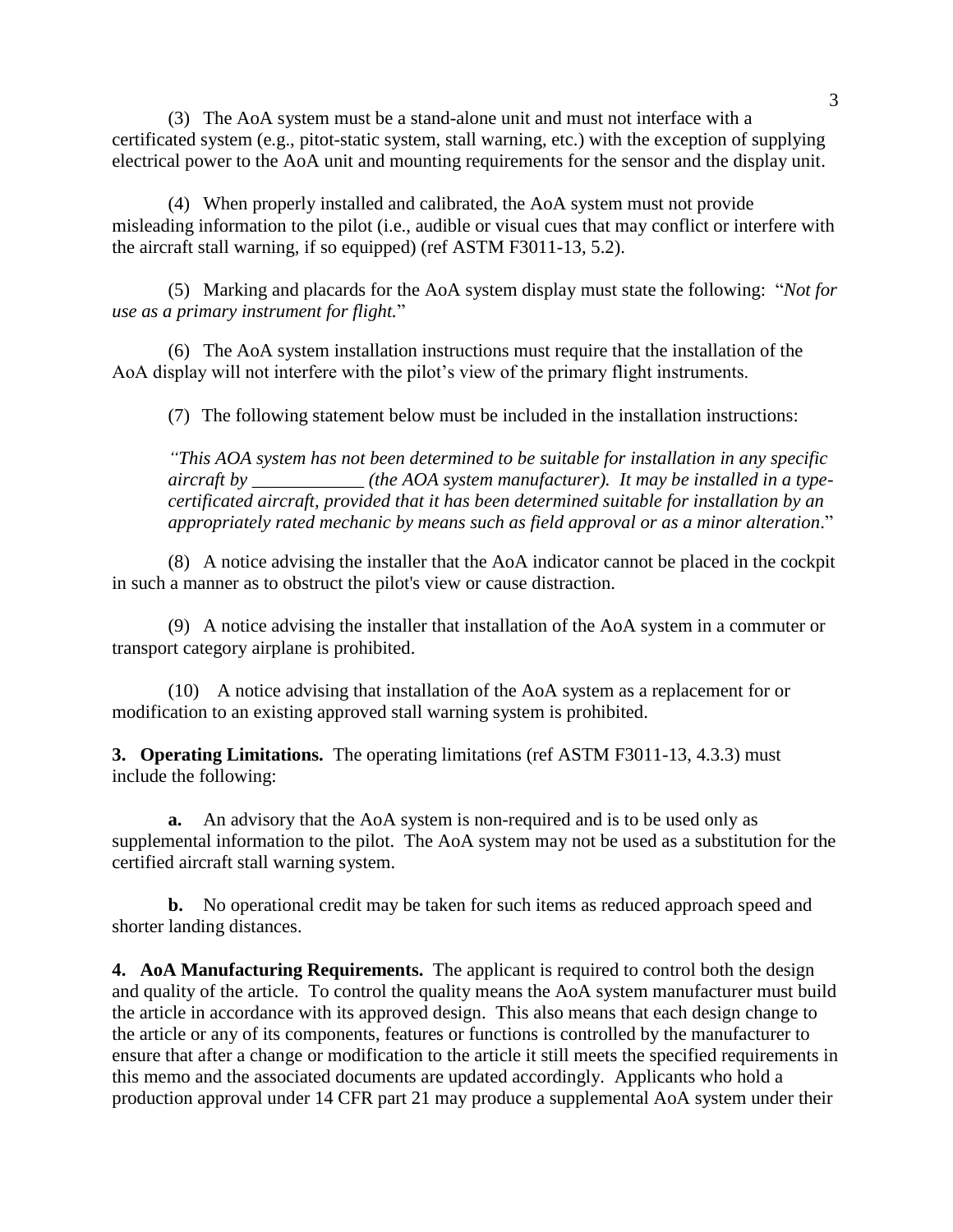existing quality system. Applicants who do not hold a part 21 production approval must have a quality system that contains the following elements:

| Design data control               | Document control                                  |
|-----------------------------------|---------------------------------------------------|
| Supplier control                  | Manufacturing process control                     |
| Inspecting and testing            | Inspection, measuring, and test equipment control |
| Inspection and test status        | Nonconforming product and article control         |
| Corrective and preventive actions | Handling and storage                              |
| Control of quality records        | Internal audits                                   |
| In-service feedback               | <b>Quality escapes</b>                            |

**5. ACO Responsibilities.** Applicants must state in the application letter that their AoA system meets the design and quality control requirements of this memo. The ACO may rely on the applicant's certifying statement and issue a production approval under § 21.8(d) and provide a copy of the approval to the geographical manufacturing inspection district office (MIDO). A MIDO audit is not required. A template for the approval is provided below.

#### **Distribution List:**

All Aircraft Certification Directorates All Aircraft Certification Offices All Manufacturing Inspection Offices All Manufacturing Inspection District Offices/Satellite Offices All Certificate Management Offices/Units All Flight Standards Divisions All Flight Standards Field Offices All Flight Standards International Field Offices All Flight Standards Regional Offices Designee Standardization Branch, AFS-640